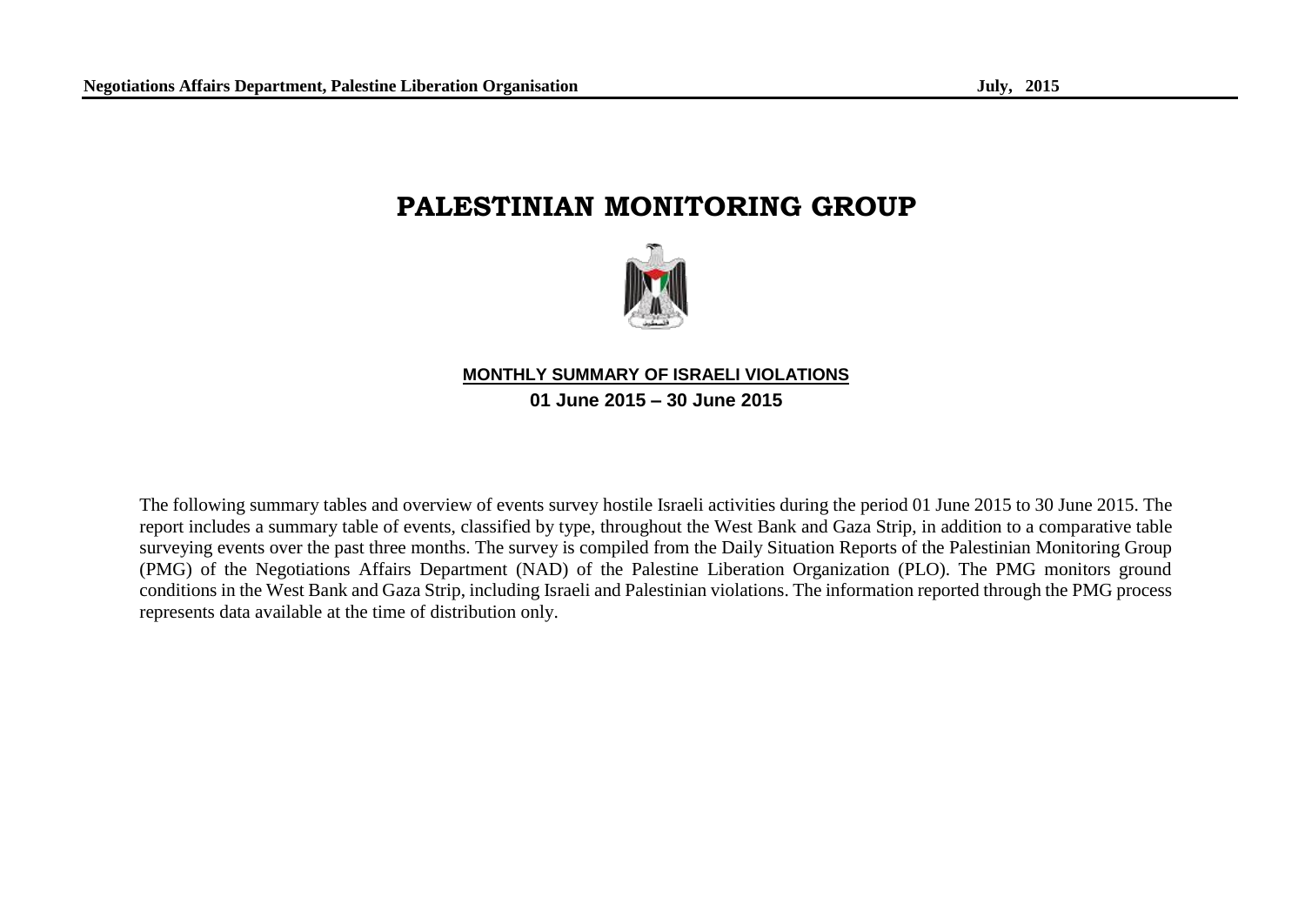#### **SAMPLE OF ISRAELI VIOLATIONS DURING THE MONTH OF JUNE 2015**

- **June 1<sup>st</sup>** 2015: Israeli forces raided Nablus, clashed with several residents and as a result injured the child Omran Massimi (17 years old).
- June 4<sup>th</sup> 2015: An Israeli settler vehicle ran over Ahmad Sultan (Harris village) near the entrance of Harris village and as a result, left him hospitalised with contusions.
- June 4<sup>th</sup> 2015: the child Qutaybah Sawafta (9 years old) {a resident of Tubas} was hospitalised with severe burns after an UXO (installed by Israeli forces during military exercise in the area) exploded near Ibziq village on the North Jordan valley.
- June 5<sup>th</sup> 2015: Israeli forces raided Abu Dis, clashed with several residents and as a result injured two residents including a child: Qassam Habilah (15 years old) and Mohammad Affaneh leaving them hospitalised with contusions.
- **June 5<sup>th</sup>** 2015: Israeli forces positioned at the entrance of Silwad fired live ammunition; rubber coated steel bullets, stun and tear gas grenades towards several residents for alleged stoning and as a result injured two residents including a child: Sarhan Hamad (13 years old) and Mahmoud Mohammad.
- **June 7th 2015:** an Israeli settler vehicle ran over Mustafa Muslih (A resident of Yasuf village) near "Ariel" settlement junction and as a result, left him hospitalised with contusions.
- June 9<sup>th</sup> 2015: An Israeli settler vehicle ran over Marwan Masha'leh (A resident of Al-Al-Jub'a village) near "Betra Aliyat" settlement junction and as a result, left him hospitalised with contusions.
- **June 10th 2015:** Israeli forces raided Jenin and its camps, clashed with several residents and as a result killed Iz-Al-Din Bani Gharra.
- **June 11th 2015:** A group of Israeli settlers assaulted Sahadi Abd Rabbo (A resident of Jabal Al-Mukabir neighbourhood) as he was returning from work in West Jerusalem and as a result, left him hospitalised with contusions.
- **June 14th 2015:** An Israeli settler travelling near "Kafr Itsiyon" settlement junction ran over Hana Sa'ed (A resident of Irtas village) and as a result left her hospitalised with contusions.
- **June 14th 2015:** Israeli forces raided Kafr Malik village clashed with several residents and as a result killed Abdallah Hamayel after opening fire towards him then rammed him with an Israeli Military jeep, which overturned on him.
- June 19<sup>th</sup> 2015: A demonstration took place in Kafr Qaddum against the closure of the east entrance during which they clashed with Israeli forces who tried to disrupt the demonstration who fired live ammunition, rubber coated steel bullets, stun and tear gas grenades towards demonstrators who attempted to reach they demonstration site and as a result injured 3 residents including a child: Sari Fayez (17 years old), Bashar Mahmoud and Mahmoud Ishtewi and left several others suffocating form tear gas inhalation.
- **June 20th 2015:** Israeli forces positioned in the vicinity of "Pesagout" settlement located in east Al-Bireh City fired rubber coated steel bullets, stun and tear gas grenades towards several residents for alleged stoning and as aa result injured the child :Islam Sarsour (15 years old) {A resident of Al-Bireh City}.
- **June 21st 2015:** Israeli forces positioned near Bab Al-Amoud gate in the old city of Jerusalem opened fire towards Yasser Al-Turah (A resident of Sa'ir in Hebron) after he allegedly stabbed an Israeli Police officer which left him critically wounded and afterwards was detained by Israeli forces.
- June 21<sup>st</sup> 2015: An Israeli settler vehicle travelling near Al-Ibrahimi mosque in the old city of Hebron ran over the child Moayad Al-Karaki (6 years old) and as a result, left him hospitalised with contusions.
- **June 26th 2015:** Israeli forces positioned at Al-Hamra checkpoint opened fire towards and killed Hamdan Al-Raminb (A resident of Al-Oja village).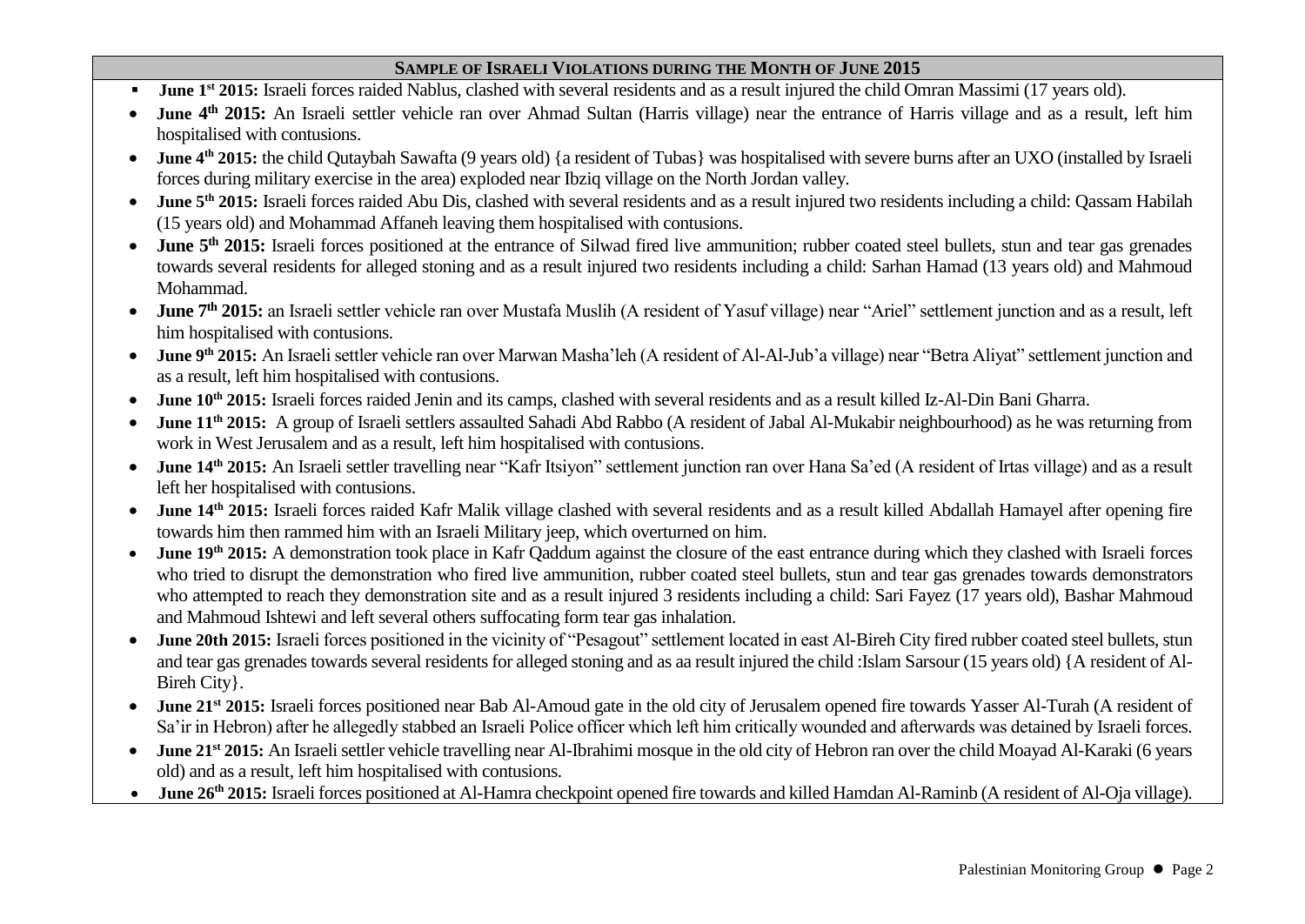• June 27<sup>th</sup> 2015: a demonstration took place in Kafr Qaddum against the closure of the east entrance during which they clashed with Israeli forces who tried to disrupt the demonstration who fired live ammunition, rubber coated steel bullets, stun and tear gas grenades towards demonstrators who attempted to reach they demonstration site and as a result injured the child Mohammad Al-Mahdi (15 years old) {live ammunition wound to thigh) and left several others suffocating form tear gas inhalation.

| <b>EVENT</b>                                          | <b>WEST</b><br><b>BANK</b> | <b>GAZA</b><br><b>STRIP</b> | <b>TOTAL</b>    | <b>COMMENTS</b>                                                                                                                                                                                                                                                                                                                                                                                                                                                                                                                                                                                                                                                                                |  |
|-------------------------------------------------------|----------------------------|-----------------------------|-----------------|------------------------------------------------------------------------------------------------------------------------------------------------------------------------------------------------------------------------------------------------------------------------------------------------------------------------------------------------------------------------------------------------------------------------------------------------------------------------------------------------------------------------------------------------------------------------------------------------------------------------------------------------------------------------------------------------|--|
| <b>Killing</b>                                        | $\mathcal{R}$              | $\Omega$                    | 3               | During the month of June 2015, Israeli forces killed 3 residents (3 in the West Bank and 0 in the Gaza Strip) which<br>included the following:<br>Israeli forces raided Jenin and its camps, clashed with several residents and as a result killed Iz-Al-Din<br>$\left( \frac{1}{2} \right)$<br>Bani Gharra.<br>Israeli forces raided Kafr Malik village, clashed with several residents and as a result killed Abdallah<br>2)<br>Hamayel after opening fire towards him then rammed him with an Israeli Military jeep which<br>overturned on him<br>Israeli forces positioned at Al-Hamra checkpoint opened fire towards and killed Hamdan Al-Raminb<br>3)<br>(A resident of Al-Oja village). |  |
| <b>Injuries</b>                                       | 50                         | 9                           | 59              | Included 8 children, 3 Fishermen and 2 Women.                                                                                                                                                                                                                                                                                                                                                                                                                                                                                                                                                                                                                                                  |  |
| <b>Arrests</b>                                        | 313                        | $\overline{19}$             | $\frac{1}{332}$ | During the month of June, the Israeli military arrested 332 Palestinians 313 the West Bank and 19 in the Gaza Strip). The<br>majority of arrests took place in the districts of Jerusalem (84); Ramallah (44); Jenin (17); Tubas (4) Tulkarem (5);<br>Qalqiliya (17); Nablus (35); Salfit (9); Jericho (17); Bethlehem (32); Hebron (49), North Gaza (12), Gaza (1), Central<br>Gaza (4) and Rafah (2). Among those arrested by the Israeli military were 40 children, 5 Women, 3 Security Force officers,<br>7 University students and 14 fishermen.                                                                                                                                          |  |
| <b>Raids</b>                                          | 360                        | $\tau$                      | 367             | The Israeli military carried out 367 raids in Palestinian residential areas during the month of June {360 in the West<br>Bank and 7 in the Gaza Strip}. The majority of Israeli military raids were reported to have taken place in the districts<br>of Jerusalem (30); Ramallah (62); Jenin (28), Tubas (14) Tulkarem (26); Qalqiliya (28); Nablus (50); Salfit (12);<br>Jericho (23); Bethlehem (36), Hebron (51), North Gaza (2), Gaza-2, Khan Yunis (2) and Rafah (1).                                                                                                                                                                                                                     |  |
| <b>Flying</b><br><b>Checkpoints</b>                   | 418                        | $\theta$                    | 418             | The Israeli military set up 418 flying checkpoints in June and searched Palestinian civilians and vehicles in and around<br>Palestinian residential areas in the districts of Jerusalem (83); Ramallah (48); Jenin (7), Tubas (4); Tulkarem (3); Qalqiliya<br>$(57)$ ; Nablus $(71)$ ; Salfit $(26)$ ; Jericho $(27)$ ; Bethlehem $(57)$ and Hebron $(35)$ .                                                                                                                                                                                                                                                                                                                                   |  |
| <b>Attacks</b>                                        | 131                        | 58                          | 189             | 189 attacks were reported to have taken place during the month of June (131 in the West Bank and 58 in the Gaza Strip).<br>The Israeli military carried out 125 attacks during confrontations between the Israeli military and Palestinians and 22 attacks<br>from Israeli military posts on civilian homes and property. In addition, Israeli navy vessels carried out 30 attacks on Palestinian<br>fishermen and territory, 1 from Settler attack, 5 from Air Strike and 6 attack during raids.                                                                                                                                                                                              |  |
| <b>Provocation of</b><br>Palestinian<br><b>Forces</b> | 6                          | $\theta$                    | 6               | The Israeli military provoked or harassed National Security Force officers on 3 occasion, Police Force on 2 occasions, occasion<br>and Preventive Security Force Officers on 1 occasion.                                                                                                                                                                                                                                                                                                                                                                                                                                                                                                       |  |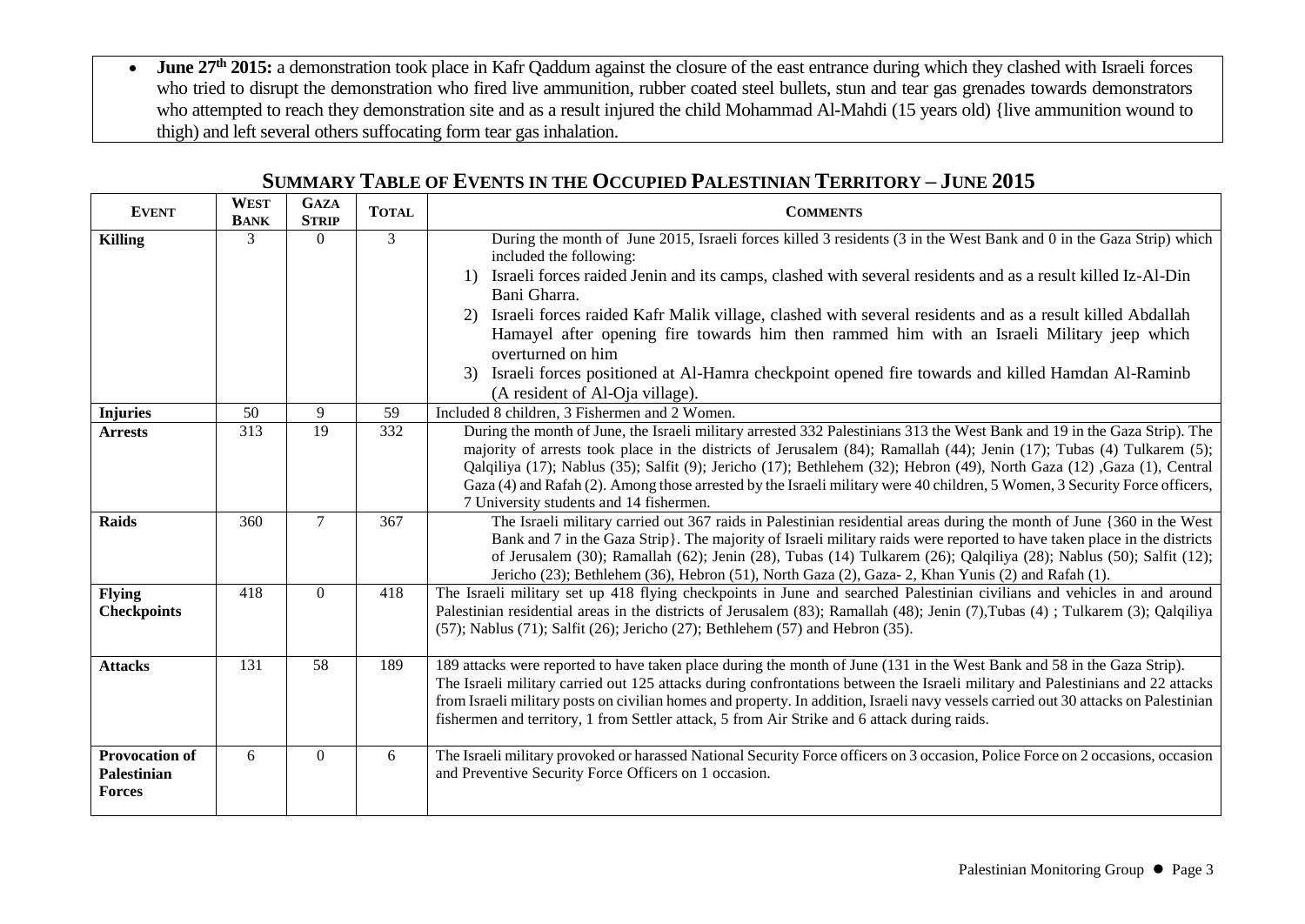| <b>Destruction and</b><br><b>Confiscation of</b><br><b>Public and</b><br><b>Private</b><br>property | 67           | $\overline{0}$   | 67     | A total of 67 incidents of destruction and confiscation of Palestinian public and private property by Israeli settlers and Israeli<br>forces were reported in June 2015 including Olive trees and demolition of Barracks.                                                                                                                                                                                                                                                                                                                                                                                                                                                                                                                                                                                                                                                                                                                                                                                                                                                                                                                                                                                                                                                                                                                                                                                                                                                                                                                                                                                                                                                                                                         |  |  |
|-----------------------------------------------------------------------------------------------------|--------------|------------------|--------|-----------------------------------------------------------------------------------------------------------------------------------------------------------------------------------------------------------------------------------------------------------------------------------------------------------------------------------------------------------------------------------------------------------------------------------------------------------------------------------------------------------------------------------------------------------------------------------------------------------------------------------------------------------------------------------------------------------------------------------------------------------------------------------------------------------------------------------------------------------------------------------------------------------------------------------------------------------------------------------------------------------------------------------------------------------------------------------------------------------------------------------------------------------------------------------------------------------------------------------------------------------------------------------------------------------------------------------------------------------------------------------------------------------------------------------------------------------------------------------------------------------------------------------------------------------------------------------------------------------------------------------------------------------------------------------------------------------------------------------|--|--|
| Home<br>Occupation                                                                                  | 3            | $\overline{0}$   | 3      | Jenin District: Qabatiya village.<br>Nablus District: Assira Al-Qibliya and Ein Buis village.<br>$\blacksquare$<br>Hebron District: Al-Urub camp.<br>٠                                                                                                                                                                                                                                                                                                                                                                                                                                                                                                                                                                                                                                                                                                                                                                                                                                                                                                                                                                                                                                                                                                                                                                                                                                                                                                                                                                                                                                                                                                                                                                            |  |  |
| Home<br><b>Demolition</b>                                                                           | 9            | $\theta$         | 9      | During the month of June 2015, the Israeli military demolished Palestinian homes and<br>residential tents, which consisted of the following:<br>The Israeli military demolished a home (under construction) in Beit Hanina in Jerusalem.<br>The Israeli military demolished a residential tent in Al-Musafer area located in east Yatta in Hebron.<br>The Israeli military demolished 4 Barackes and tents in Thira' Awad area located in east Tamoun in Tubas.<br>The Israeli military demolished two Apartments in Silwan and a home on Salah Al-Din road in Jerusalem.<br>During the month of June 2015 the Israeli Military served the following Demolition orders:<br>Israeli forces served demolition orders for three homes in Janba village located in east Yatta in Hebron.<br>Israeli forces served demolition orders for two residential tents in Al-Adra area located in South east Yatta in Hebron.<br>Israeli forces served demolition orders for a home in Za'miya area in Al-Karmil village located in south east Yatta in<br>Hebron.<br>Israeli forces served demolition orders for three homes in Wadi Al-Qult area located in West Jericho.<br>Israeli forces served demolition orders for the demolition of a home in Wadi Al-Juz neighbourhood in Jerusalem.<br>Israeli forces served demolition orders for two barracks in Khirbeit Al-Taweel area located in Aqraba in Nablus<br>district.<br>Israeli forces served demolition orders for five homes in Um Salmouna and Khirbiet Al-Deir area located in Aqraba<br>in Bethlehem District.<br>Israeli forces served demolition orders for two homes in Khirbit Ras Al-Ahmar village and Ein Al-Hilweh area in the<br>North Jordan valley in Tubas district. |  |  |
| <b>Closure of</b><br><b>Crossing Points</b>                                                         | $\mathbf{0}$ | $\overline{155}$ | 155    | The Israeli military completely closed crossing points into the Gaza Strip, including access points within the Green Line, on<br>104 occasions during the month of June 2015 The Israeli military closed crossing points within the Green Line on 51 occasions.                                                                                                                                                                                                                                                                                                                                                                                                                                                                                                                                                                                                                                                                                                                                                                                                                                                                                                                                                                                                                                                                                                                                                                                                                                                                                                                                                                                                                                                                   |  |  |
| <b>Attacks</b> on<br><b>Religious Sites</b>                                                         | 20           | $\mathbf{0}$     | $20\,$ | Israeli settler raided the vicinity of Al-Aqsa mosque compound in the old city of Jerusalem on several occasions.                                                                                                                                                                                                                                                                                                                                                                                                                                                                                                                                                                                                                                                                                                                                                                                                                                                                                                                                                                                                                                                                                                                                                                                                                                                                                                                                                                                                                                                                                                                                                                                                                 |  |  |
| <b>Settlement</b><br><b>Activity</b>                                                                | 13           | $\overline{0}$   | 13     | Israeli forces paved a settlement road on land located in the area between Qaryout and Al-Labban Al-Shariqiya<br>villages, paved another settlement road in the area near Qabalah and Yatma village near a settlement outpost in<br>Nablus.<br>Israeli forces stormed the area located in North Qadi Fuqin and levelled a plot of agricultural land 20<br>dunumes(acres) owned by Sabri Manasra during which the fired stun and tear gas grenades towards several<br>residents as they attempted to prevent the land levelling.<br>Israeli forces stormed Al-Balat area in Kafr Al-Dik village and levelled a plot of land approximately 100 m <sup>2</sup> and<br>$\bullet$<br>uprooted several trees owned by Najjah Hamad { A resident of Kafr Al-Dik}.<br>Israeli forces stormed the south area of Al-Eisawiya village and served military orders for the confiscation of<br>hundreds of acres of land.                                                                                                                                                                                                                                                                                                                                                                                                                                                                                                                                                                                                                                                                                                                                                                                                                       |  |  |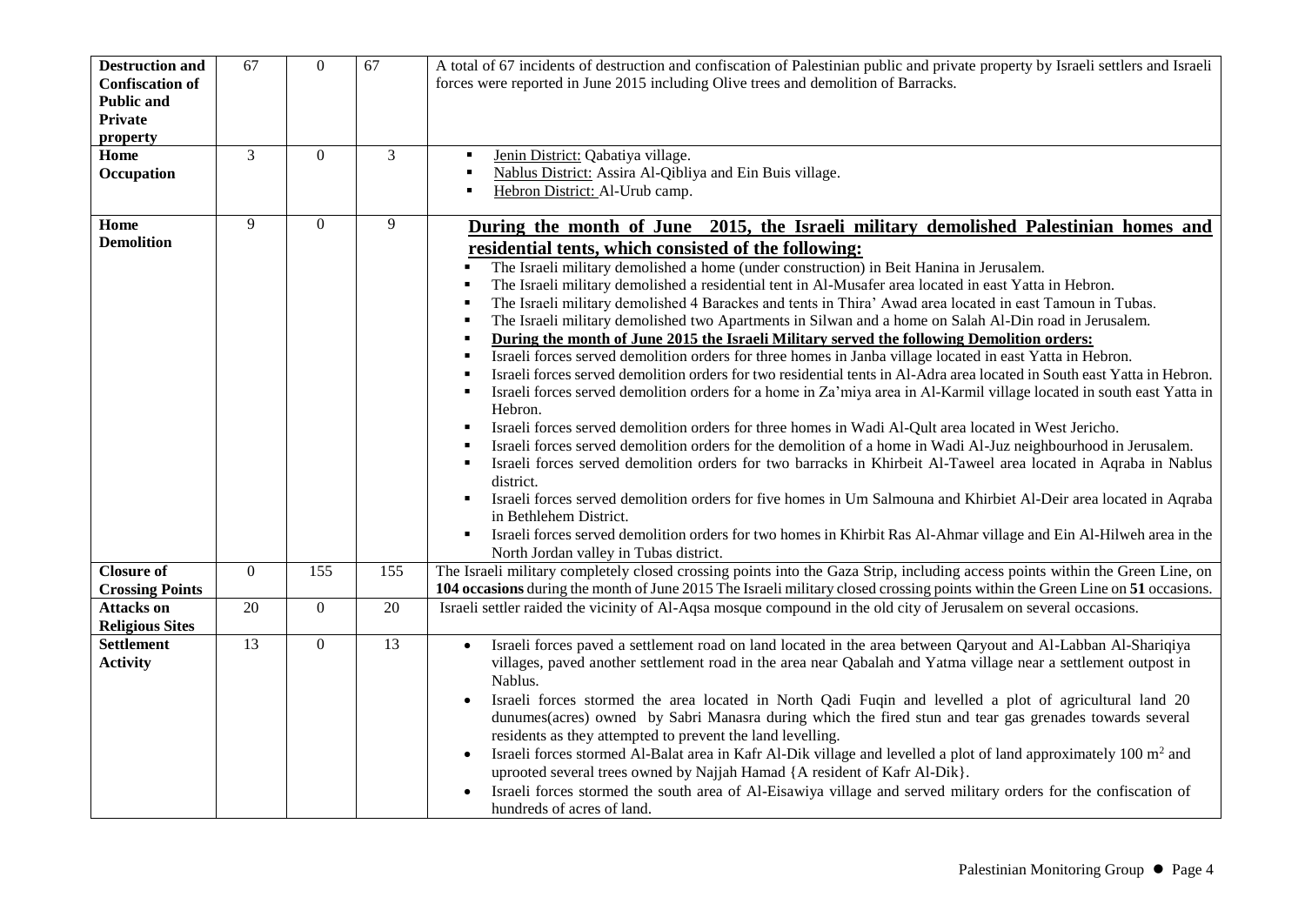|                  |    |    | Israeli Military issued an order for the confiscation of a plot of land approximately 4 dunumes (acres) owned by<br>Abdallah Khater for the purpose of expanding the area of "Brujin" settlement located in the north area of Brugin.<br>Israeli forces levelled a plot of land approximately 10 Dunums (Acres) in Al-Fahat area located in Yanoun village<br>in Nablus district. |
|------------------|----|----|-----------------------------------------------------------------------------------------------------------------------------------------------------------------------------------------------------------------------------------------------------------------------------------------------------------------------------------------------------------------------------------|
| Settler Violence | 42 | 42 | Israeli settlers opened fire towards civilians; stoned civilians and civilian vehicles, ran over residents and children with their<br>vehicles.                                                                                                                                                                                                                                   |

| <b>EVENT</b>                      | <b>APRIL</b> | <b>MAY 2015</b> | <b>JUNE 2015</b> |
|-----------------------------------|--------------|-----------------|------------------|
| <b>Killings</b>                   |              |                 |                  |
| <b>Injuries</b>                   | 123          | 135             | 59               |
| <b>Arrests</b>                    | 377          | 409             | 332              |
| <b>Raids</b>                      | 432          | 455             | 367              |
| <b>Flying Checkpoints</b>         | 471          | 450             | 418              |
| <b>Attacks</b>                    | 285          | 316             | 189              |
| <b>Provocation of Palestinian</b> | 10           | 6               |                  |
| <b>Forces</b>                     |              |                 |                  |
| <b>Attacks on Property</b>        | 42           | 95              | 67               |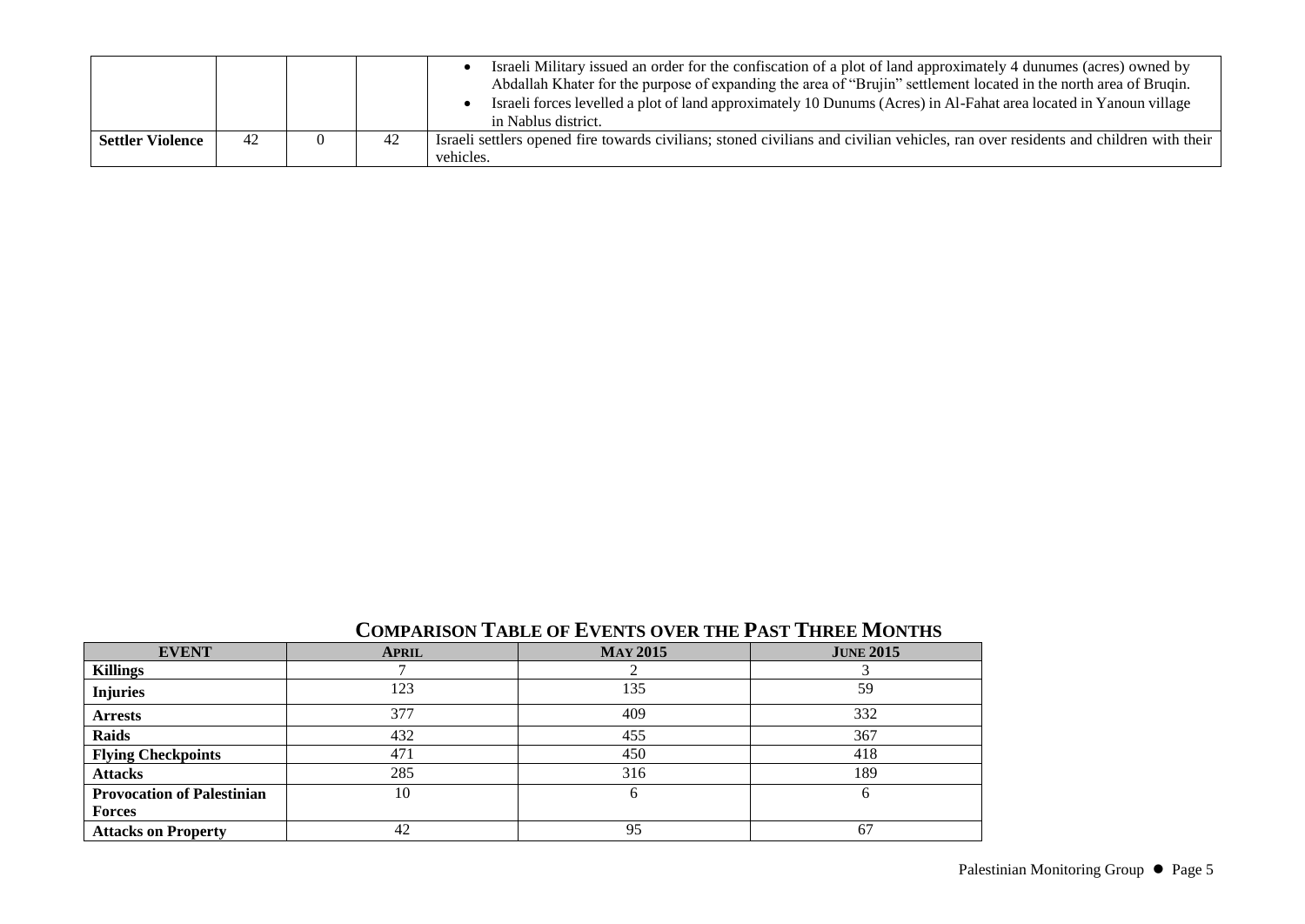| <b>Home Occupation</b>                                      |     |     |    |
|-------------------------------------------------------------|-----|-----|----|
| <b>Home Demolition</b>                                      | ΙU  |     |    |
| <b>Closure of Crossing Points</b>                           | 166 | 168 |    |
| <b>Attacks on Religious Sites</b>                           | 25  |     | 20 |
| <b>Settlement Activity &amp;</b><br><b>Settler Violence</b> | OΣ  |     |    |

### **COMPARISON OF KILLINGS, INJURIES AND ARRESTS OVER THE PAST 3 MONTHS**

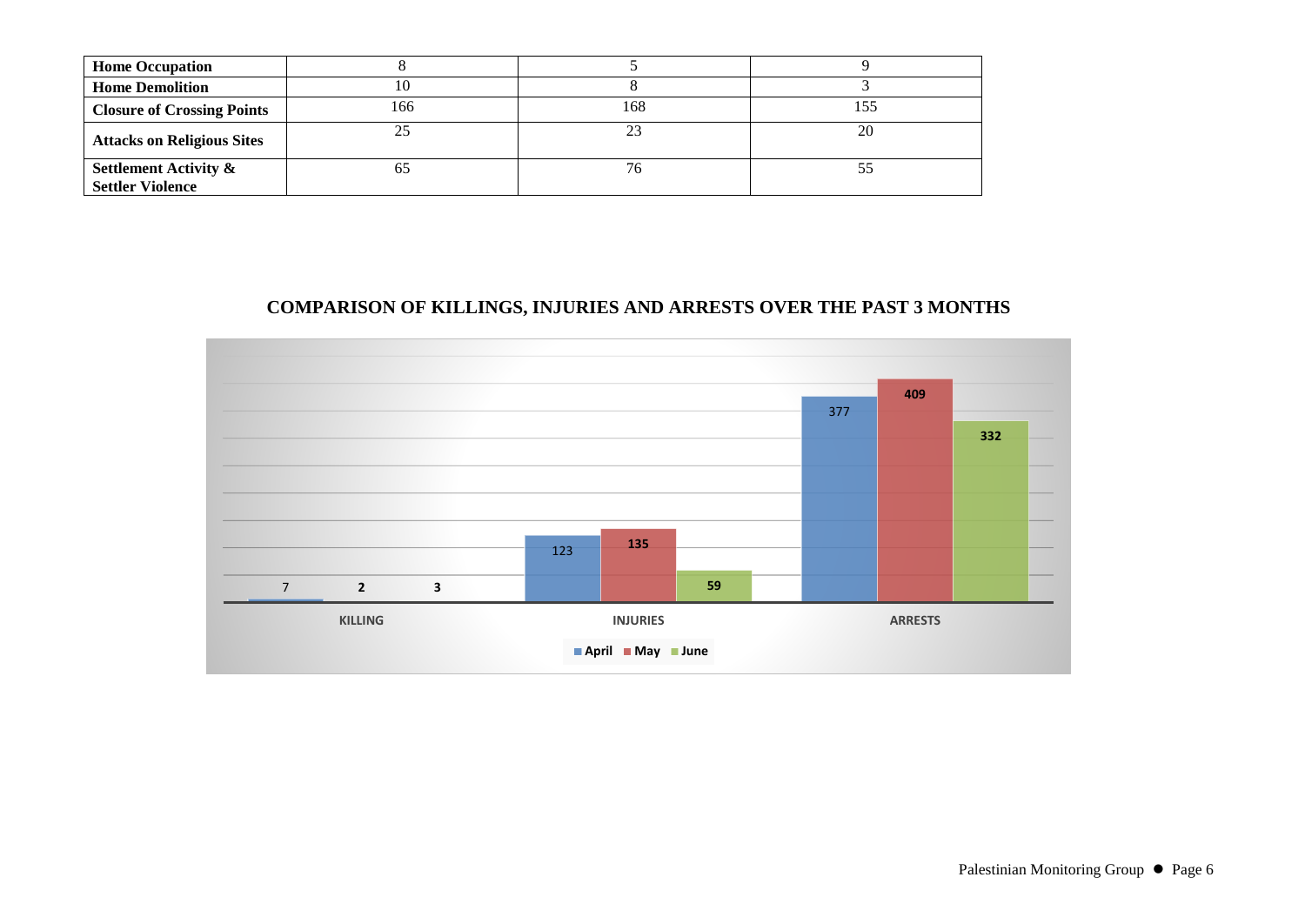# **ANALYSIS OF EVENTS**

## **Killings:**

During the month of June 2015, Israeli forces killed three residents (3 in the West Bank and 0 in the Gaza Strip) which included the following:

- 1) Israeli forces raided Jenin and its camps, clashed with several residents and as a result killed Iz-Al-Din Bani Gharra.
- 2) Israeli forces raided Kafr Malik village, clashed with several residents and as a result killed Abdallah Hamayel after opening fire towards him then rammed him with an Israeli Military jeep which overturned on him
- 3) Israeli forces positioned at Al-Hamra checkpoint opened fire towards and killed Hamdan Al-Raminb (A resident of Al-Oja village).

# **Injuries**

59 injuries were reported in the month of June 2015 (50 Palestinians in the West Bank and nine in the Gaza Strip). Included 8 children, 3 Fishermen, 2 Women and 5 from Settler attacks.

# **Arrests**

During the month of June, the Israeli military arrested 332 Palestinians 313 the West Bank and 19 in the Gaza Strip). The majority of arrests took place in the districts of Jerusalem (84); Ramallah (44); Jenin (17); Tubas (4) Tulkarem (5); Qalqiliya (17); Nablus (35); Salfit (9); Jericho (17); Bethlehem (32); Hebron (49), North Gaza (12) ,Gaza (1), Central Gaza (4) and Rafah (2). Among those arrested by the Israeli military were 40 children, 5 Women, 3 Security Force officers, 7 University students and 14 fishermen.

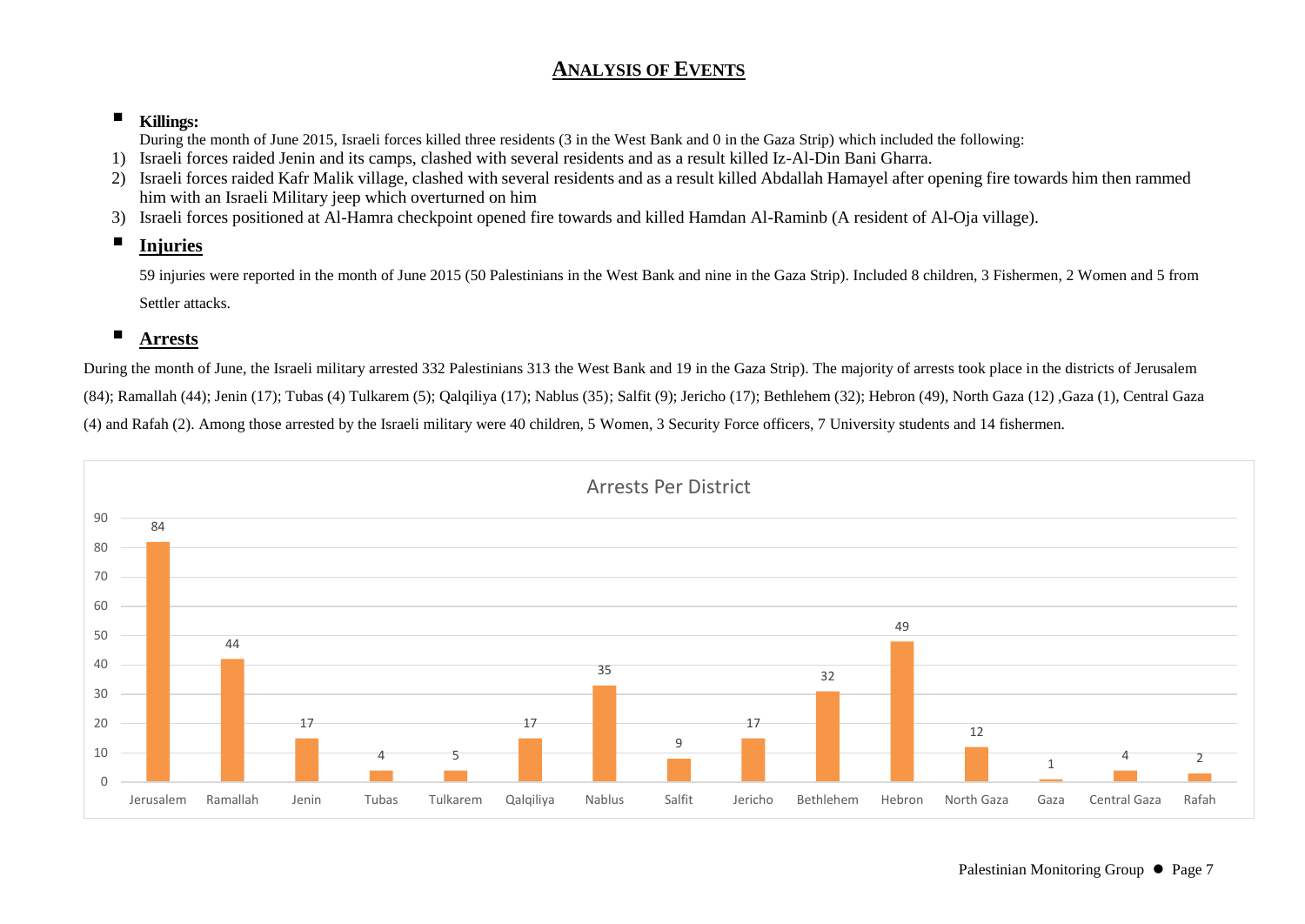## **Closure**

Especially on Fridays, the Israeli military continues to intensify restrictions at checkpoints located at the entrances of Jerusalem, and to restrict entrance to the Al Aqsa Mosque compound in the old city of Jerusalem, preventing worshippers from accessing the Mosque. At the *Qalandiya checkpoint north of Jerusalem*, the Israeli military continues to prevent PNA registered civilian vehicles from crossing the checkpoint towards Ar Ram and Qalandiya as well as Dahiyat al Bareed. The checkpoint is overcrowded daily, particularly during rush hours, due to intensified restrictions and search measures applied by Israeli troops. During the month of June the Israeli military also continued to intensify restrictions at the *Tayasir checkpoint* and *Al Hamra junction checkpoint* leading to the Jordan Valley area, only allowing access to civilians whose IDs indicate District of Jericho residence or others holding special access permits. In addition, restrictions were intensified and civilian access was obstructed at the *Za'tara junction checkpoint* (separating the northern and central West Bank districts) as well as at the *As Sawahira ash Sharqiya (the 'Container') checkpoint* (separating the central and southern West Bank districts).

The Israeli military installed 418 flying checkpoints in June (compared with 450 in May and 471 in April) and as a result restricted the free access and movement of residents, merchant supplies and agricultural goods.

#### **Distribution of flying checkpoints in the West Bank**

The Israeli military set up 418 flying checkpoints in June and searched Palestinian civilians and vehicles in and around Palestinian residential areas in the districts of Jerusalem (83); Ramallah (48); Jenin (7),Tubas (4) ; Tulkarem (3); Qalqiliya (57); Nablus (71); Salfit (26); Jericho (27); Bethlehem (57) and Hebron (35).

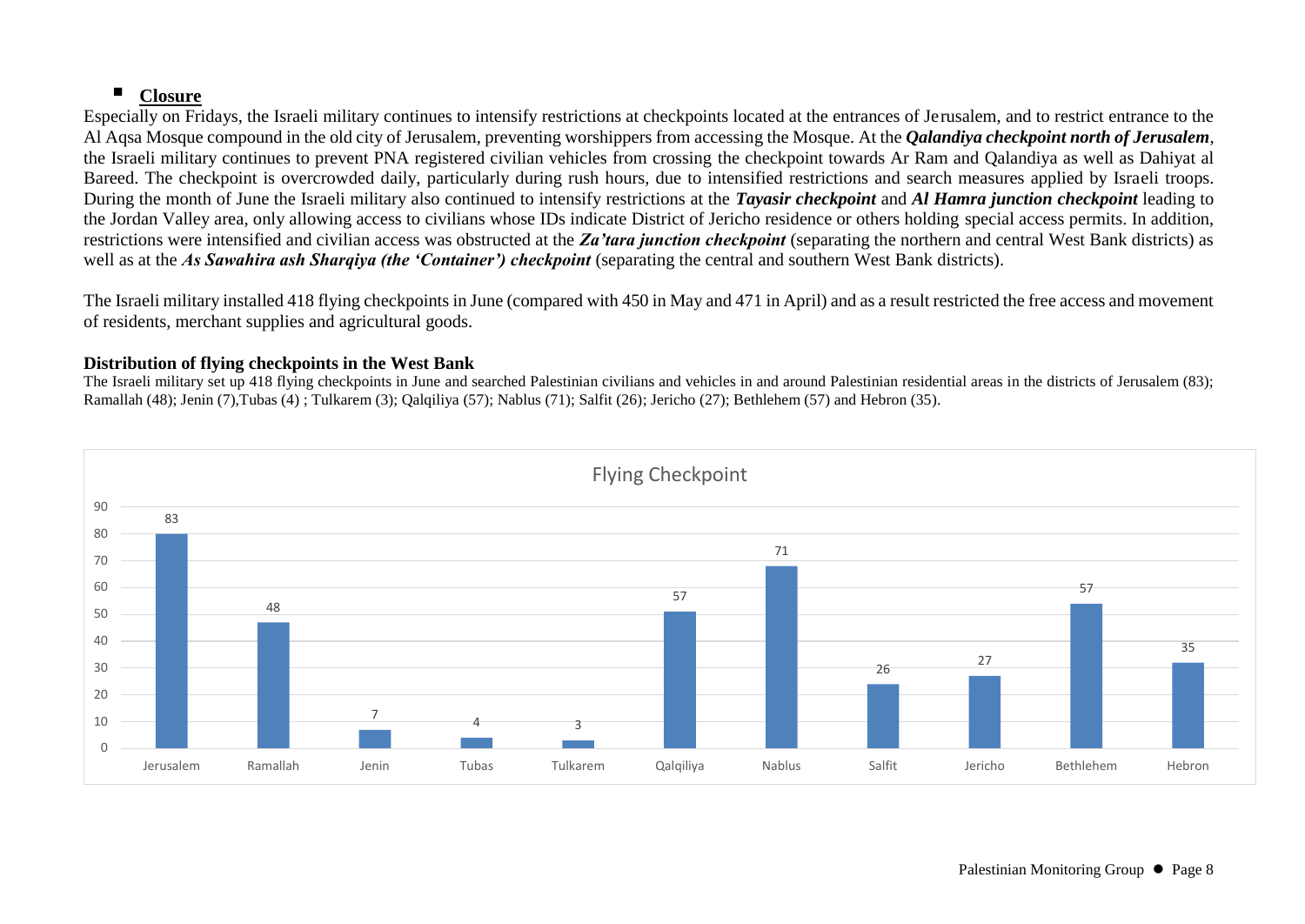#### **Raids**

■ The Israeli military carried out 367 raids in Palestinian residential areas during the month of June {360 in the West Bank and seven in the Gaza Strip}. The majority of Israeli military raids were reported to have taken place in the districts of Jerusalem (30); Ramallah (62); Jenin (28), Tubas (14) Tulkarem (26); Qalqiliya (28); Nablus (50); Salfit (12); Jericho (23); Bethlehem (36), Hebron (51), North Gaza (2), Gaza- 2, Khan Yunis (2) and Rafah (1).

The Israeli military opened fire on 131 occasions during raids and clashes with civilians. (69.3% of attacks)

#### **Attacks**

189 attacks were reported to have taken place during the month of June (131 in the West Bank and 58 in the Gaza Strip).

The Israeli military carried out 125 attacks during confrontations between the Israeli military and Palestinians and 22 attacks from Israeli military posts on civilian homes and property. In addition, Israeli navy vessels carried out 30 attacks on Palestinian fishermen and territory, 1 from Settler attack, 5 from Air Strike and 6 attack during raids.

**Attacks on residential areas in West Bank districts**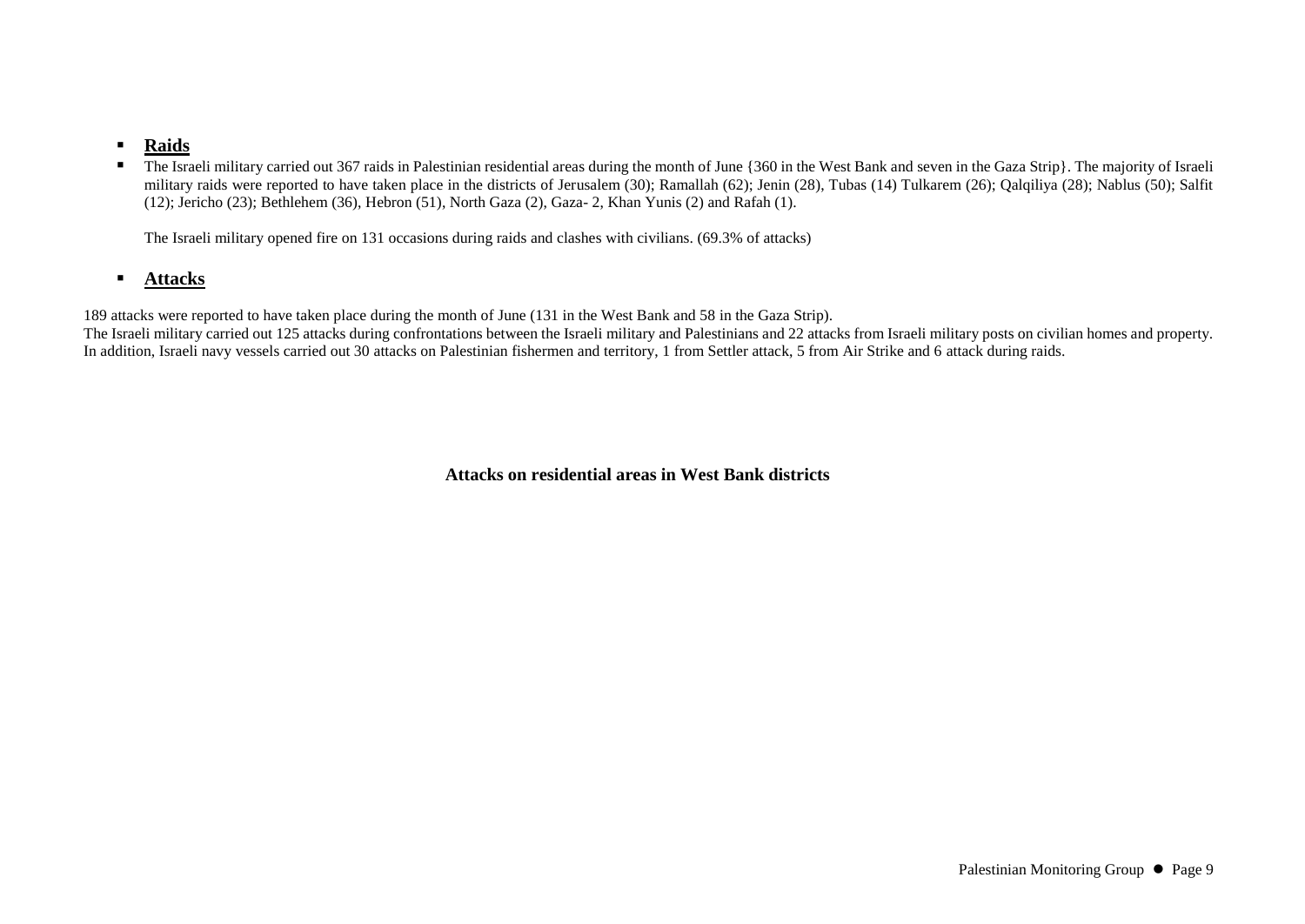

#### **Home Demolition**

#### **During the month of June 2015, the Israeli military demolished Palestinian homes and residential tents, which consisted of the following:**

- The Israeli military demolished a home (under construction) in Beit Hanina in Jerusalem.
- The Israeli military demolished a residential tent in Al-Musafer area located in east Yatta in Hebron.
- The Israeli military demolished 4 Barackes and tents in Thira' Awad area located in east Tamoun in Tubas.
- The Israeli military demolished two Apartments in Silwan and a home on Salah Al-Din road in Jerusalem.
- **During the month of June 2015 the Israeli Military served the following Demolition orders:**
- Israeli forces served demolition orders for three homes in Janba village located in east Yatta in Hebron.
- Israeli forces served demolition orders for two residential tents in Al-Adra area located in South east Yatta in Hebron.
- Israeli forces served demolition orders for a home in Za'miya area in Al-Karmil village located in south east Yatta in Hebron.
- Israeli forces served demolition orders for three homes in Wadi Al-Qult area located in West Jericho.
- Israeli forces served demolition orders for the demolition of a home in Wadi Al-Juz neighbourhood in Jerusalem.
- Israeli forces served demolition orders for two barracks in Khirbeit Al-Taweel area located in Aqraba in Nablus district.
- Israeli forces served demolition orders for five homes in Um Salmouna and Khirbiet Al-Deir area located in Aqraba in Bethlehem District.
- Israeli forces served demolition orders for two homes in Khirbit Ras Al-Ahmar village and Ein Al-Hilweh area in the North Jordan valley in Tubas district.

# **Attacks on Public and Private Property**

A total of 67 **incidents of destruction and confiscation** of Palestinian public and private property by Israeli settlers and Israeli forces were reported in June 2015.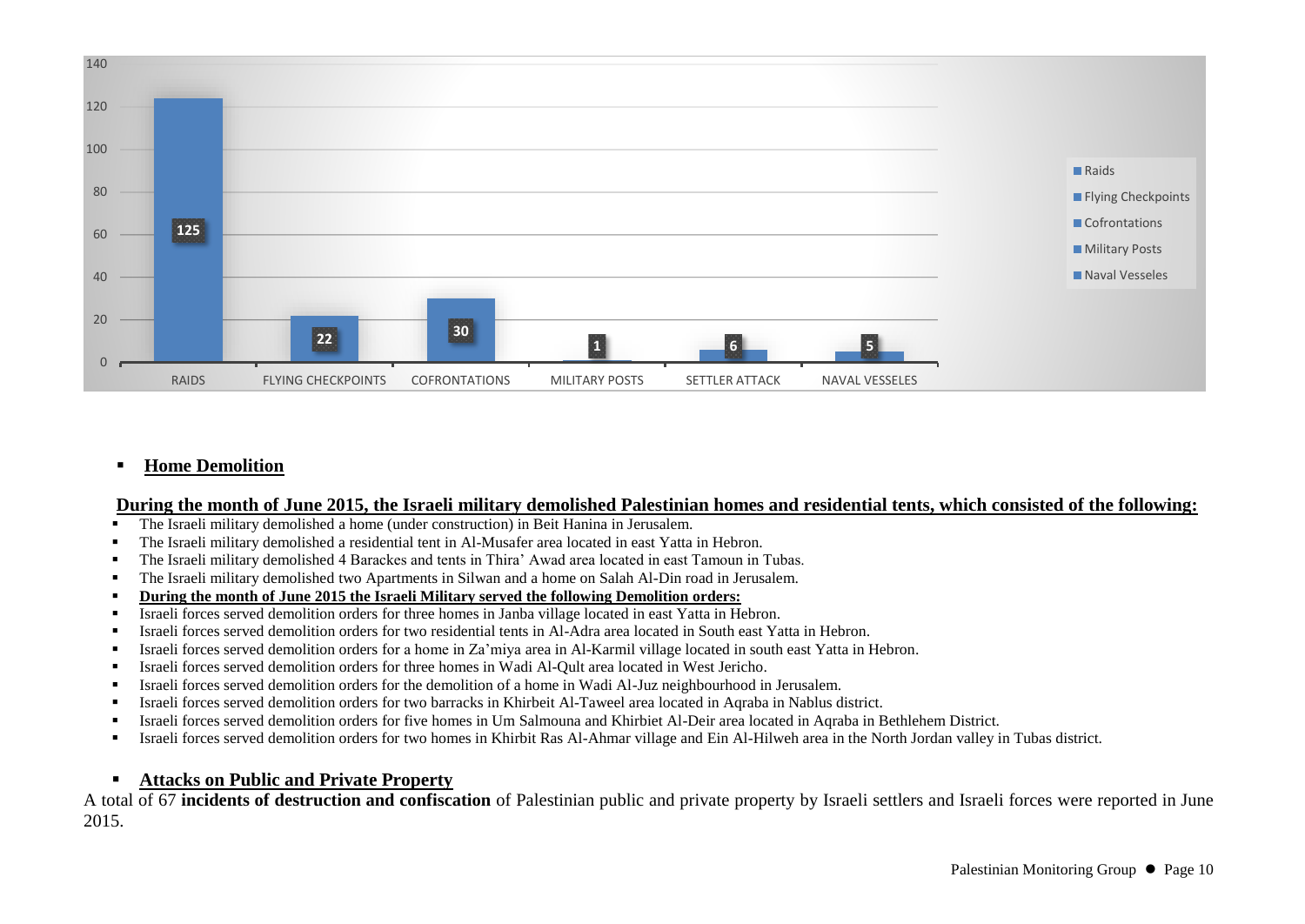#### **Attack on Public and Private property occurred as follows per District:**

**Jerusalem:** Israeli forces demolished a steel mill shop and 2 vehicle repair shops in Al-Jib village, damaged and uprooted 150 Olive trees, demolished an agricultural Green house, a water well and surrounding concrete walls in the south area of Al-Eisawiya.

**Ramallah:** Israeli settler damaged an entrance to a home and damaged furniture as they stormed and searched a home in Silwad, detonated and damaged the main entrance way of a home as they stormed and searched it in Ni'lin, Israeli settlers damaged 2 vehicles after stoning vehicles along the main road near "Bet El" settlement, uprooted several Olive trees in Ramon village near "Rimoniem" settlement.

**Jenin:** Israeli forces demolished two agricultural Green houses and a water well near Rumana village junction.

**Tubas:** Israeli forces demolished 4 livestock dens in Thra' Awad area located in east Tamoun, Israeli forces removed 39 families from their homes in Khirbeit Humsa, Al-Burj, Al-Malah and Al-Mita in the North Jordan Valley, Israeli forces levelled and uprooted hundreds of Olive trees from a nature reserve in Al-Thaghra area in east Tubas, damaged several dunumes of land in Al-Malah area

**Tulkarem:** Israeli settlers destroyed 50 dunumes of wheat crop in Ras Shoumar area located in Kafr Al-Labad village.

**Qalqiliya:** Israeli settlers chopped down Guava trees on three dunumes (Acres) of land in Ras Attiya village.

Salfit: Israeli forces demolished an agricultural den, chopped down and uprooted several trees in Al-Ballat area in Kafr Al-Dik, demolished a car wash lot near Kafil Harris junction, uprooted 40 Olive trees located in the area between Jamma'in and Yasuf village.

Nablus: Israeli forces damaged several set fire to several acres of agricultural land as they conducted military exercises in Khirbeit Taweel area located in located in east Aqraba, Israeli settlers damaged several Olive trees on approximately four dunumes (acres) of agricultural land in Burin village.

**Jericho:** Israeli settlers stoned and damaged a vehicle near "Malee Ifrim" settlement.

**Bethlehem:** Israeli forces uprooted Olive trees planted on approximately 20 Dunumes of land in Ein Al-Hawiya area located in Husan village; demolished a Baracks used a car wash in Al-Faradis village.

**Hebron:** Israeli forces levelled a plot of land, demolished 3 water wells and a concrete fence in Oarnat Haddid area and Sah'b Sief area 'located in west Surif, Israeli settlers chopped off the limbs of several Olive trees in Susiya village and destroyed a toy selling cart in the old city of Hebron.

#### **Israeli forces served military orders for the following:**

Israeli forces served military orders for the demolition of a livestock barracks in Um Al-Rakaba area in Al-Khader located in Bethlehem district. Israeli forces served military orders for the halt of construction on eight homes in Jinba village located in south east Yatta in Hebron District.

Israeli forces temporarily evicted 27 families from their homes from 06:30 until 12:30 on June 23rd and 26th 2015 in order to conduct Military exercises in Al-Malah and Al-Burj area in the North Jordan valley in Tubas District.

Israeli forces temporarily evicted 13 families from their homes from 06:00 until 12:00 on June 22nd and 25th 2015 in order to conduct Military exercises in Khirbeit Humsa village area in the North Jordan valley in Tubas District.

Israeli forces served a military order for the demolition of an Electrical network located in east area of Sarah village in Nablus district.

Israeli forces served a military order for the levelling on an agricultural road located in Kafr Al-Dik and the demolition of a vehicle car wash and an Agricultural storage room located near the entrance of Harris village in Salfit District.

Israeli forces served military orders for the demolition of a Chicken Coup located in Jurat Al-Sham'yia in Bethlehem District.

Israeli forces served military orders for the halt of construction on two homes in Deir Balout in Salfit District.

Israeli forces temporarily evicted 11 families from their homes on June 9<sup>th</sup> until June 10<sup>th</sup> 2015 in order to conduct Military exercises in Khirbeit Humsa area in the North Jordan valley in Tubas District.

Israeli forces served Military orders for the demolition of a livestock den in Khirbeit Ras Al-Hamra village and Ein Al-Hilweh area in Tubas district. Israeli forces served a military order for the removal of residents from their home in Al-Qarmi neighbourhood in the old city Jerusalem in order to allow Israeli settlers to occupy and live in the Palestinian owned home.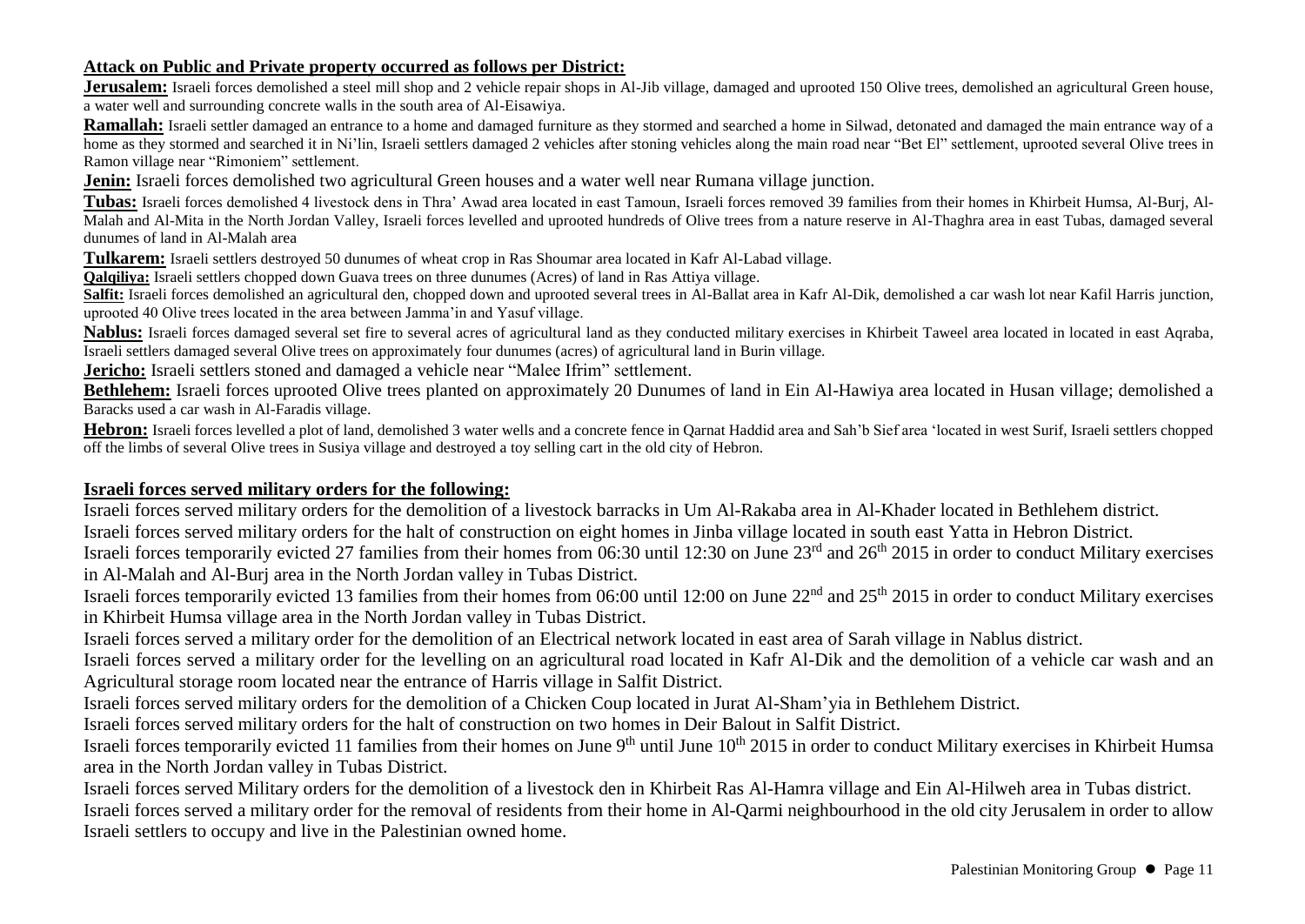#### **Confiscation and seizure of Palestinian owned property during June 2015:**

- **Ramallah:** Israeli forces confiscated surveillance camera footage from a merchant shop in Al-Mughier, Deir Ijreir, Kafr Malik and Ein Yabroud villages, confiscated surveillance camera footage from a home in Beitin village, confiscated surveillance camera footage from a gas station in Deir Dibwan, confiscated \$2000 in cash and a iphone in Deir Ibzi' village, confiscated surveillance camera footage from a merchant shop in Deir Ibzi' village.
- **Jenin:** Israeli forces confiscated a computer in Bruqin village.
- **Tubas:** Israeli forces confiscated a vehicle in Atouf village.
- **Tulkarem:** Israeli forces confiscated a vehicle in Khirbeit Atouf village.
- **Oalqiliya:** Israeli forces confiscated a hunting Rifle in Kafr Thulth village.
- **Nablus:** Israeli forces confiscated an agricultural tractor in Jaloud village.
- **Bethlehem:** Israeli forces confiscated surveillance camera footage from a home in Beit Jallah, confiscated supplies from a a shop in Faradis village, uprooted and confiscated several Olive trees as they levelled 20 dunumes of agricultural land in Ein Al-Hawiya area in Husan village, confiscated an agricultural tractor in near "Har Gilo" settlement.
- **Hebron:** Israeli forces confiscated surveillance camera footage from a gas station near the entrance of Beit Ummar and confiscated a cellular telephone after storming a home in Hebron.
- **North Gaza:** Israeli forces confiscated a fishing boat off the shores of Al-Sudaniya area.
- **Central Gaza: :** Israeli forces confiscated a fishing boat off the shores of Deir Al-Balah.

#### **Settlement Activity:**

- Israeli forces paved a settlement road on land located in the area between Qaryout and Al-Labban Al-Shariqiya villages, paved another settlement raod in the area near Qabalan and Yatma village near a settlement outpost in Nablus.
- Israeli forces stormed the area located in North Qadi Fuqin and levelled a plot of agricultural land 20 dunumes(acres) owned by Sabri Manasra during which the fired stun and tear gas grenades towards several residents as they attempted to prevent the land levelling.
- Israeli forces stormed Al-Balat area in Kafr Al-Dik village and levelled a plot of land approximately 100  $m<sup>2</sup>$  and uprooted several trees owned by Najjah Hamad {A resident of Kafr Al-Dik}.
- Israeli forces stormed the south area of Al-Eisawiya village and served military orders for the confiscation of hundreds of acres of land.
- Israeli Military issued an order for the confiscation of a plot of land approximately 4 dunumes (acres) owned by Abdallah Khater for the purpose of expanding the area of "Brujin" settlement located in the north area of Bruqin.
- Israeli forces levelled a plot of land approximately 10 Dunums (Acres) in Al-Fahat area located in Yanoun village in Nablus district.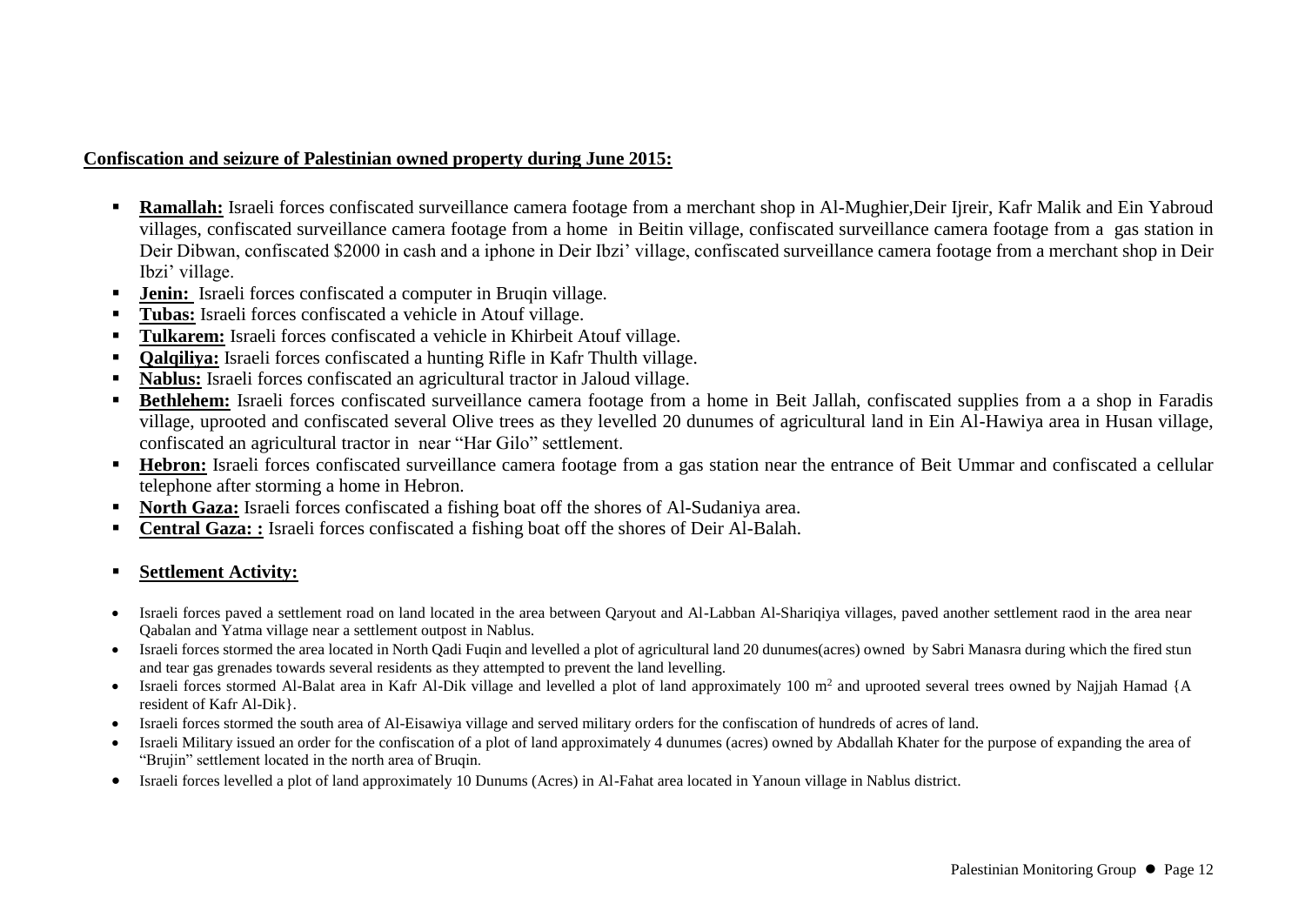## **Settler Violence**

42 incidents of Settler violence occurred during the month of June 2015 including:

**Jerusalem:** Israeli settlers assaulted a resident as he was returning from work in Jerusalem, opened fire towards Bi'er Ayoub area in Silwan, an Israeli settler ran over a resident with his vehicle near Bab Al-Amoud area, and assaulted a resident in Jerusalem.

**Ramallah:** Israeli forces set fire to agricultural land in Ramon village.

**Tubas:** Israeli settlers ploughed approximately 800 dunumes (acres) of residential owned agricultural land in Al-Soqout area in the North Jordan Valley for confiscating it

**Tulkarem:** Israeli settlers placed several land marks (flags) in the area between Kafr Al-Labbad and Izbat Shoufa, set fire to agricultural land and damaged several dunumes (acres) of wheat crops in Ras Shoumar area in Kafr Al-Labbad.

**Nablus:** Israeli settlers paved a road to connect residential land with "Shilo" settlement in Qaryout village, attempted to storm Joseph's Tomb in Nablus, stormed Awarta village, set fire to agricultural land in Burin, set fire to tires near agricultural land in Burin, stormed Al-Yanoun village.

**Salfit:** Israeli settlers vehicle ran over a resident near Harris village, another settler vehicle ran over a resident near "Ariel" settlement, stoned residents and vehicles near Kafr Al-Dik junction, chopped down 40 Olive trees in the area between Jama'in and Yassuf village.

**Bethlehem:** Israeli settlers stoned several residents, vehicles travelling along the main road between Husan and Nihalin, a settler vehicle ran over a resident near "Betar Aliyat" settlement, stormed Suleiman's Pool area in Irtas village and stoned residents, and vehicles passing near "Kafar Itsiyon" settlement and a settler vehicle ran over a resident near "Kafr Itsiyon" settlement.

**Hebron:** Israeli settlers chopped off the limbs of several Olive trees and stoned residents near Susiya village, stoned homes and residents near Al-Shuhada road in the old city of Hebron, an Israeli settler vehicle ran over a child near Al-Ibrahimi mosque in the old city of Hebron and assaulted a resident near Khirbeit Bi'r Al-Ad located in south Yatta.

## **Closure of Crossing Points**

The Israeli military completely closed crossing points into the Gaza Strip, including access points within the Green Line, on **155** occasions during the month of June. The Israeli military closed crossing points within the Green Line on **104** occasions. It opened *Beit Hanun (Erez) Crossing* for 25 days for previouslycoordinated humanitarian cases and foreign nationals and *Karm Abu Salem (Karem Shalom) Crossing* for **21** days for transportation of food supplies, humanitarian aid, and cooking gas. In addition to allowing in animal feed, construction cargo designated for UNRWA and internationally funded projects was transported through the Crossing. *Sufa Crossing* was closed throughout the month. On the other hand, the Israeli authorities have continued to unilaterally close *Ash Shuja'iya (Nahal 'Oz) Crossing*. Beginning on 02 March 2011, the Israeli authorities has also continued to completely close *Al Muntar (Karnei) Commercial Crossing*.

The Israeli military closed international crossing points on **51** occasions. *Rafah Crossing* was open for 9 days to allow access to civilians departing the Gaza Strip and to those arriving from Egypt. *Yasser Arafat International Airport* has remained closed since the outbreak of the second *Intifada*.